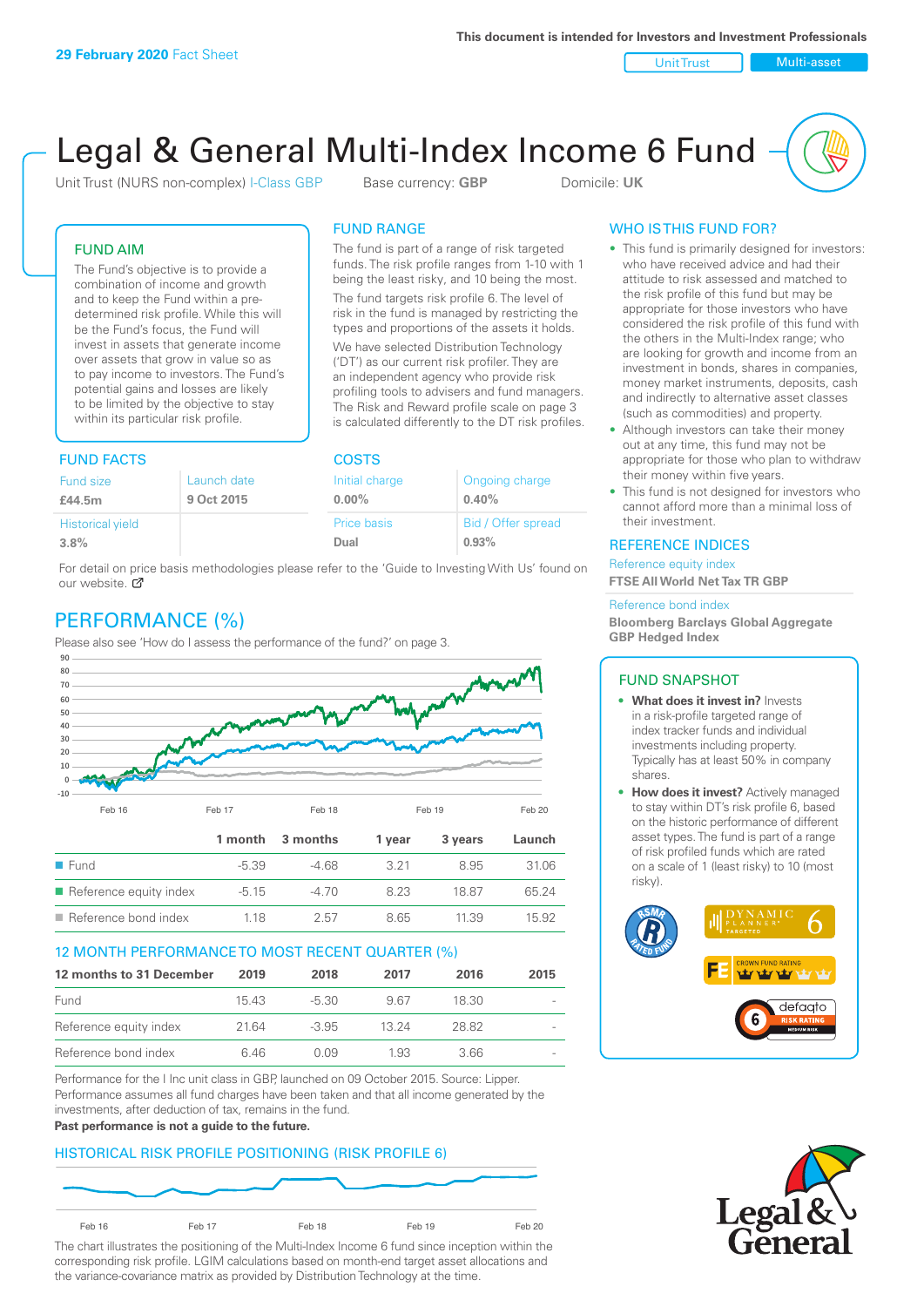# Legal & General Multi-Index Income 6 Fund

Unit Trust (NURS non-complex) I-Class GBP

# PORTFOLIO BREAKDOWN

All data source LGIM unless otherwise stated. Totals may not sum due to rounding.





### FUND MANAGERS

The fund managers have responsibility for managing the multi-index fund range. They are part of the Multi-Asset Funds (MAF) team in LGIM. This team focuses on designing and managing multi-asset funds that are tailored to match the specific objectives of various client types. The team sits within a wider Asset Allocation team which combines both depth of experience with a broad range of expertise from different fields, including fund management, investment consulting and risk management roles.

# TOP 10 HOLDINGS (%)

| <b>L&amp;G UK Index Trust</b>                                    | 12.4 |
|------------------------------------------------------------------|------|
| iShares UK Dividend UCITS ETF                                    | 9.5  |
| L&G Emerging Markets Government Bond (US\$) Index Fund           | 8.5  |
| L&G Emerging Markets Government Bond (Local Currency) Index Fund | 8.2  |
| L&G High Income Trust                                            | 6.2  |
| L&G US Index Trust                                               | 5.6  |
| L&G Global Emerging Markets Index Fund                           | 5.3  |
| <b>L&amp;G Pacific Index Trust</b>                               | 4.8  |
| L&G European Index Trust                                         | 4.7  |
| iShares Euro Dividend UCITS ETF                                  | 4.0  |

**Important:** Due to exceptional market conditions, spreads are currently volatile and may be higher than indicated. To see the latest spread visit www. legalandgeneral.com/chargesandfees